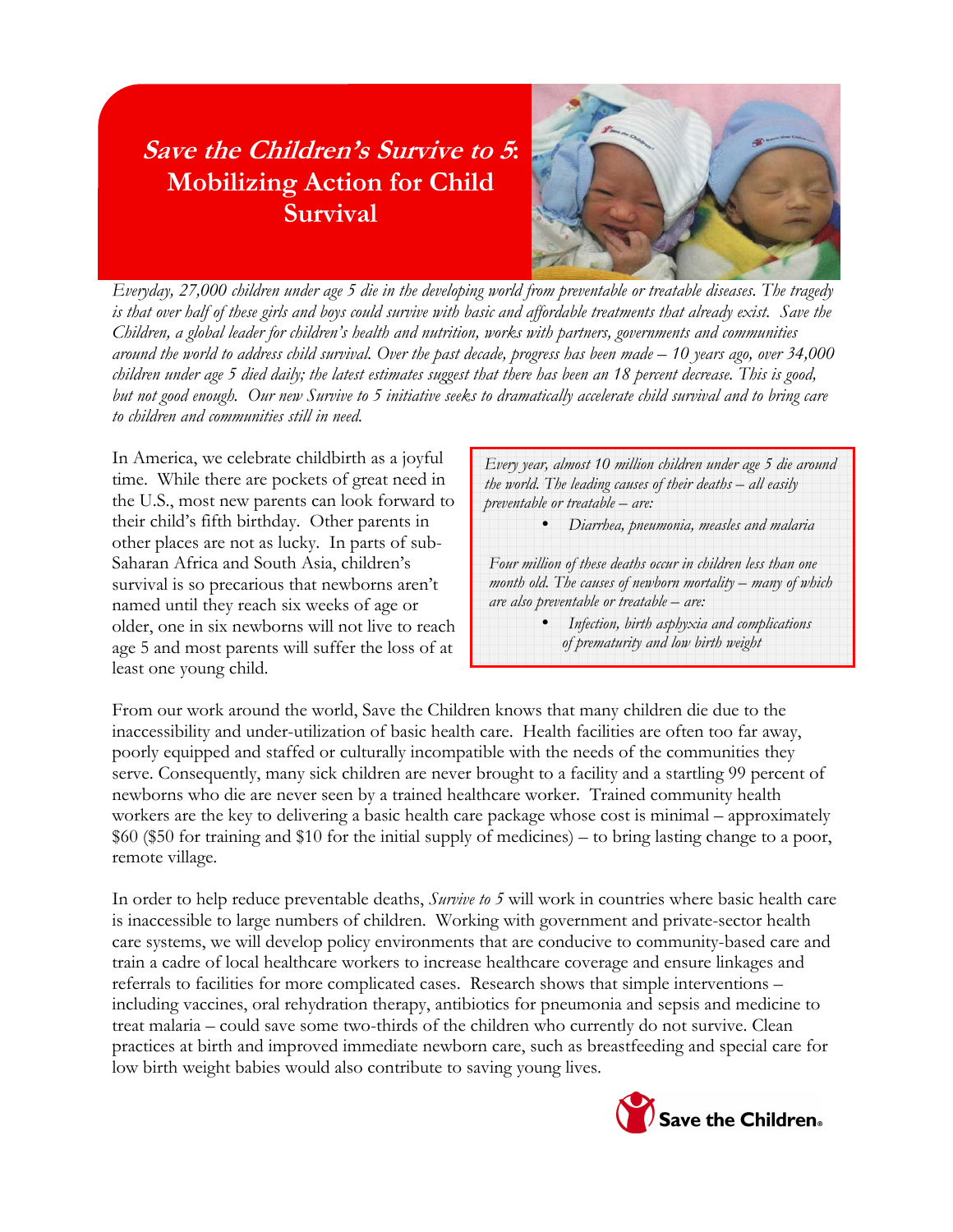#### Survive to 5: Accelerating Child Survival

Goal: Survive to 5 seeks to mobilize needed commitment, leadership and resources to halve the number of preventable deaths of children under 5 annually by 2012.

Despite substantial advancements, the global child survival agenda remains unfinished and in some instances, progress is being reversed. Experts suggest that at least \$5 billion of additional funding

annually is needed to reduce child mortality by two-thirds. Today, the U.S. government contributes less than \$400 million toward the effort. Without critical advocacy to make child survival a central issue in U.S. foreign assistance and policy, it risks being left behind. Through Survive to 5, Save the Children will advocate for increases in U.S. government spending on maternal and child health from current levels up to \$1.6 billion per year by the year 2012.

Survive to 5 will also encourage corporate leaders and civic groups to increase private resource allocation, employee and consumer engagement and support for child mortality reduction. U.S. leadership will also help leverage commitments from other donor and developing nations to prioritize child survival.

### The Campaign's Key Strategies

U.S. Policy Efforts: Save the Children helped to draft the Global Child Survival  $Act$ , which highlights the need for a more

Save the Children: Getting the Job Done Save the Children is the largest independent voice for children's humanitarian issues, supported by 75 years of experience, innovation and positive results for children in need in the United States and around the world. Our maternal, child and newborn health programs are unparalleled – exemplified by research and results in our Saving Newborn Lives program, funded with \$110 million in two grants from the Bill  $\dot{\mathcal{C}}^*$  Melinda Gates Foundation.

Survive to 5 builds on work Save the Children is already conducting in remote areas of Afghanistan, Armenia, Bangladesh, Bolivia, Ethiopia, India, Mali, Mozambique, Malawi, Myanmar, Nepal, Nicaragua, Pakistan, Southern Sudan and Tajikistan. For over two decades, we have implemented child survival programs with support from the U.S. government, corporations and other private donors. Over 300 health professionals – including many leaders in their fields – work in our programs in over 30 countries.

We collaborate closely with national health ministries, local nongovernmental organizations and communities to expand the coverage of proven health services and practices such as immunization and breastfeeding, especially among marginalized and poor populations. In addition, our programs pioneer novel and more effective approaches to improve household preventive practices, care-seeking and treatment of newborn and child infections such as pneumonia, diarrhea and malaria. If made more widely available, this set of interventions could address almost 50 percent of child mortality.

comprehensive U.S. government policy toward child survival and increased funding levels to meet the 2012 target of \$1.6 billion and will continue to advocate for its passage. Polling suggests that Americans consider this the top priority for our foreign assistance spending.

**Global Policy Efforts:** In coordination with global partners, such as UNICEF and World Vision, Survive to 5 will work to mobilize leaders in donor and developing nations to achieve the Millennium Development Goals to reduce child mortality. We will also work at the country level to ensure greater availability of life-saving interventions for children and families currently beyond the reach of the health system.

**Grasstops Engagement:** Survive to 5 will mobilize leaders from various walks of life to advocate for child survival. The campaign is being chaired by former U.S. Senate Majority Leader Bill Frist, a physician who has traveled and worked extensively in Africa and Asia. Senator Frist will reach out to political leaders and to citizens and will be joined by former Senator Bill Bradley in his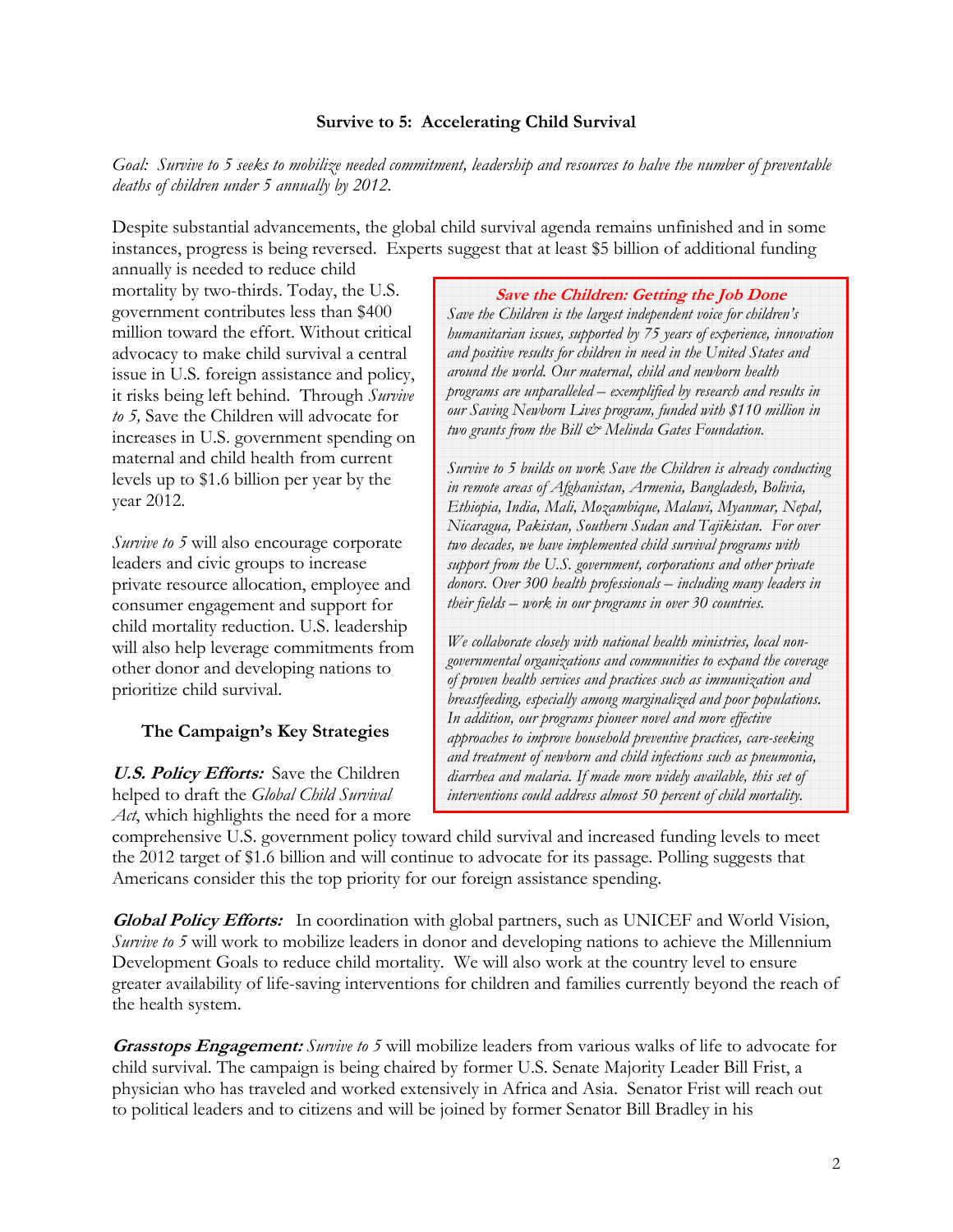communication activities. Along with political leaders, Survive to 5 will also engage corporate CEOs, celebrities and sports figures to create an "all-star" advocacy effort.

**Grassroots Engagement:** Save the Children has experience in grassroots child survival mobilization through our successful Caps to the Capital campaign. During the campaign, we mobilized some 22,000 Americans to knit caps for newborns and generated over 11,000 letters to the President encouraging increased funding for child survival programs. We will build on this



momentum by continuing to mobilize students and church groups in key congressional districts and work to elevate the issue within the presidential campaigns.

Web outreach: Save the Children's Survive to 5 website features campaign activities, policy updates and opportunities for supporters to get involved and mobilize for child survival. In addition, our list of e-supporters regularly receive campaign updates and notifications when key votes are taking place in Congress so that they can contact their members to support child survival legislation.

**Media Outreach:** Save the Children has generated impressive media coverage on the need to reduce child and newborn mortality rates worldwide. Since May 2006, we have issued three major reports on the topic, resulting in more than 150 million media impressions in print, radio, television and on the web. We will continue to build on this momentum as well as to encourage key spokespersons to reach out to the media to raise awareness and action among citizens and policy makers. Save the Children is also exploring partnerships with key women and child-focused media who reach millions of households in the United States and beyond.

**Coalition Building:** Survive to 5 will ensure partnership and close cooperation with other organizations committed to children's well-being, including the Global Movement for Children, a worldwide movement of organizations united to build a better world for children; the U.S. Coalition for Child Survival (USCSS), a partnership of organizations united to strengthen U.S. government commitments to improve the health and survival of children in developing countries; and the ONE Campaign, with over 2.4 million supporters and 100 of the nation's leading relief, humanitarian and advocacy organizations who collectively are a powerful voice on behalf of people living in poverty.

### An Important Opportunity for Child Survival

At no other time in the past two decades has there been a greater opportunity for Save the Children to increase awareness, engagement and action in support of programs and policies to create lasting change for the world's children. We have a solid reputation and are an authoritative source to which journalists and policymakers turn for child survival and child and maternal health. Our reports and briefings highlight on-the-ground realities and our experts provide a credible voice for policy makers, the media and the public. In the past year, a number of activities have garnered important coverage for Save the Children.

In April 2007, American Idol held a special broadcast, Idol Gives Back, which highlighted the needs of African and American children. Save the Children was a major partner and a recipient of